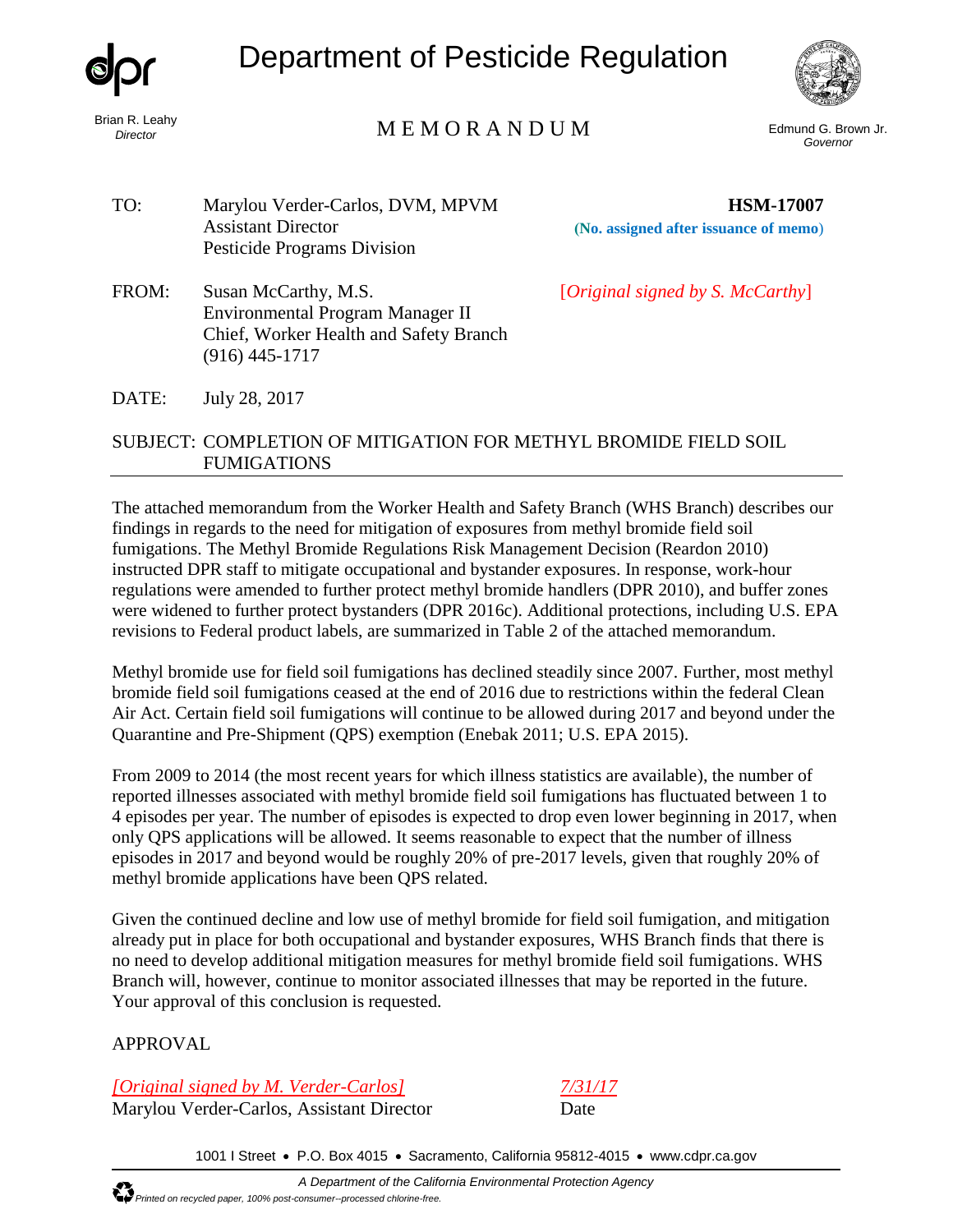Marylou Verder-Carlos, DVM, MPVM July 28, 2017 Page 2

#### References

- DPR (Department of Pesticide Regulation). 2010. *Initial Statement of Reasons and Public Report: Title 3. California Code of Regulations Amend Sections 6447, 6447.2, and 6784 Pertaining to Methyl Bromide Field Fumigation.* Department of Pesticide Regulation, California Environmental Protection Agency, Sacramento, CA Available at: <http://www.cdpr.ca.gov/docs/legbills/rulepkgs/10-002/statement.pdf>(accessed 1/4/2017).
- DPR (Department of Pesticide Regulation). 2016c. *Appendix M: Methyl Bromide Field Fumigation Recommended Permit Conditions*, pages M1 – M28. In: Pesticide Use Enforcement Program Standards Compendium Volume 3, Restricted Materials and Permitting. Enforcement Branch, Department of Pesticide Regulation, California Environmental Protection Agency, Sacramento CA. Available at: [http://www.cdpr.ca.gov/docs/enforce/compend/vol\\_3/append\\_m.pdf](http://www.cdpr.ca.gov/docs/enforce/compend/vol_3/append_m.pdf) (accessed 12/27/2016).
- Enebak, S.A. 2011. *Soil fumigation: The critical use exemption, quarantine pre-shipment rules, re-registration decision and their effect on the 2012 growing season*, pages 26-30. In: Haase, D.F., Pinto, J.R., and Riley, L.E. (eds.), *National Proceedings: Forest and Conservation Nursery Associations – 2011*. Proceedings RMRS-P-68. United States Department of Agriculture Forest Service, Rocky Mountain Research Station, Fort Collins Colorado. Available at: [https://www.fs.fed.us/rm/pubs/rmrs\\_p068](https://www.fs.fed.us/rm/pubs/rmrs_p068/rmrs_p068_026_030.pdf)  [/rmrs\\_p068\\_026\\_030.pdf](https://www.fs.fed.us/rm/pubs/rmrs_p068/rmrs_p068_026_030.pdf) (accessed 12/27/2016).
- Reardon, C. 2010. *Methyl Bromide Regulations Risk Management Decision*. Memorandum to Chuck Andrews and Marylou Verder-Carlos dated January 29, 2010. California Department of Pesticide Regulation, California Environmental Protection Agency, Sacramento CA. *[Starting September 2017, will be available at:*  [http://www.cdpr.ca.gov/docs/whs/pdf/methyl\\_bromide\\_rmd.pdf](http://www.cdpr.ca.gov/docs/whs/pdf/methyl_bromide_rmd.pdf) ]
- U.S. EPA (United States Environmental Protection Agency). 2015. *Protection of Stratospheric Ozone: The 2016 Critical Use Exemption from the Phaseout of Methyl Bromide*. Federal Register pages 61985 – 61993. U.S. EPA, Washington D.C. Available at: [https://www.federalregister.gov/documents/2015/10/15/2015-26301/protection-of](https://www.federalregister.gov/documents/2015/10/15/2015-26301/protection-of-stratospheric-ozone-the-2016-critical-use-exemption-from-the-phaseout-of-methyl)[stratospheric-ozone-the-2016-critical-use-exemption-from-the-phaseout-of-methyl](https://www.federalregister.gov/documents/2015/10/15/2015-26301/protection-of-stratospheric-ozone-the-2016-critical-use-exemption-from-the-phaseout-of-methyl)  (accessed 12/27/2016).

#### Attachment

cc: Kevin Solari, Environmental Program Manager I Michael Zeiss, Research Scientist III Miglena Wilbur, Staff Toxicologist (Specialist)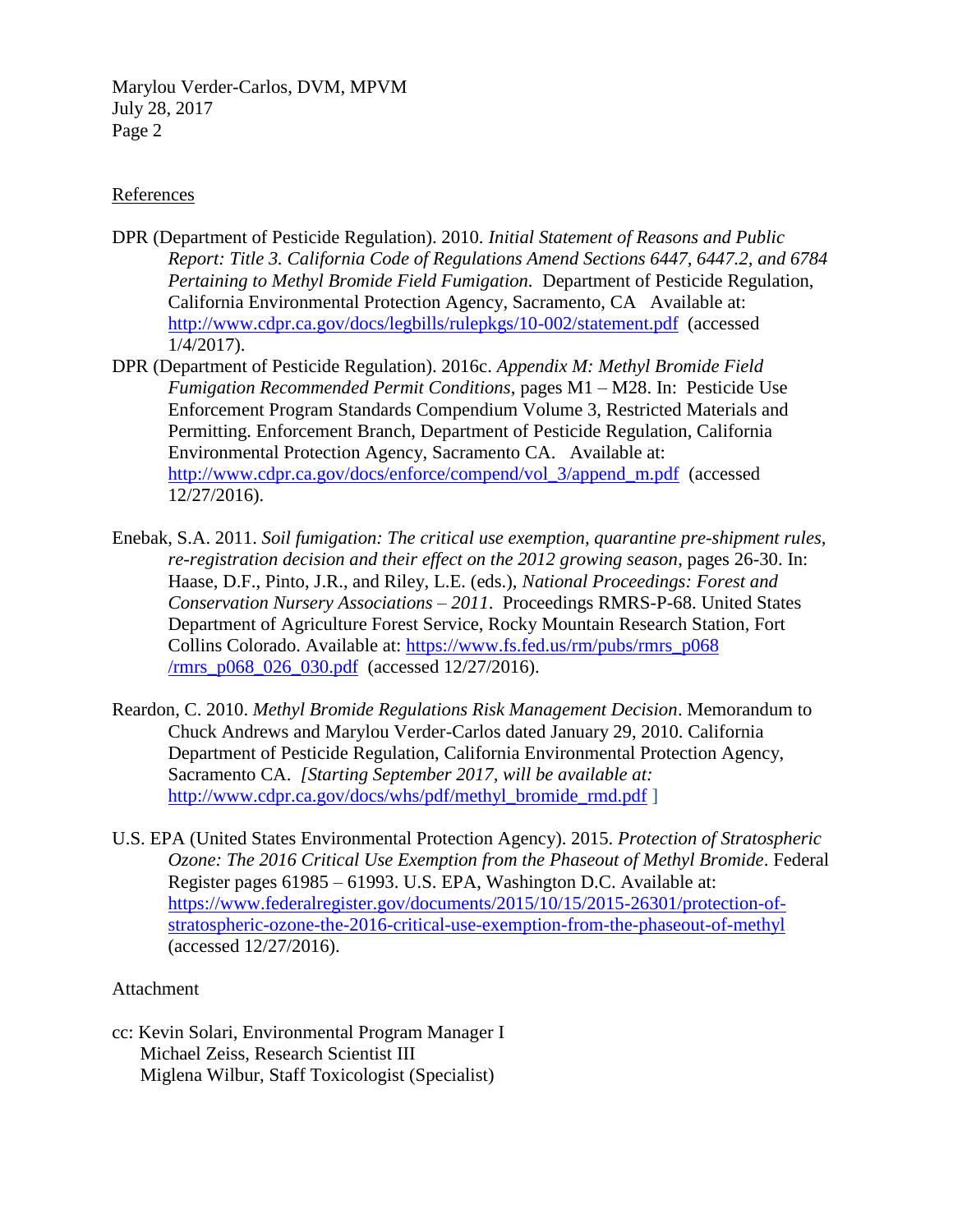| dor |
|-----|
|-----|

Brian R. Leahy *Director*

# Department of Pesticide Regulation



# M E M O R A N D U M

Edmund G. Brown Jr. *Governor*

- TO: Susan McCarthy Environmental Program Manager II Chief, Worker Health and Safety Branch
- Via: Kevin Solari *Mexican* **Example 2.1** *Kevin Solari Constanting Constanting Constanting Constanting Constanting Constanting Constanting Constanting Constanting Constanting Constanting Constanting Constanting Const* Environmental Program Manager I Worker Health and Safety Branch
- FROM: Michael Zeiss [*Original signed by M. Zeiss*] Research Scientist III Worker Health and Safety Branch (916) 323-2837

(916) 445-3607

Worker Health and Safety Branch

Miglena Wilbur [*Original signed by M. Wilbur*] Staff Toxicologist (Specialist)

DATE: July 17, 2017

# SUBJECT: MITIGATION OF METHYL BROMIDE FIELD SOIL FUMIGATIONS

#### **Summary**

This memorandum presents the facts that support a determination that no additional humanhealth mitigation measures are needed for the pesticide methyl bromide when used for fumigation of field soil. Most methyl bromide field soil fumigations ceased at the end of 2016 due to restrictions within the federal Clean Air Act. However, certain field soil fumigations will continue to be allowed in 2017 and beyond under the Quarantine and Preshipment (QPS) exemption (U.S. EPA 2015). Therefore, it is possible that handler and bystander illnesses might also continue. Nonetheless, we recommend that DPR consider mitigation complete, for three reasons:

- 1) Methyl bromide use for field soil fumigations within California has declined steadily since 2007. Reported use for field soil fumigations in 2015 was about 2.7 million pounds statewide, a decrease of about 55% since 2007 (DPR 2016a).
- 2) Use for field soil fumigation likely will fall sharply beginning in 2017. In past years, a critical use exemption authorized the use of methyl bromide for pre-plant fumigation of strawberry production fields. That exemption expired at the end of 2016, ending the last approved use for routine (non-QPS) field soil fumigation (U.S. EPA 2015).
- 3) Even at current use levels, illness rates are low. Extensive mitigation measures already have been implemented via product labeling, DPR recommended permit conditions, and California regulations developed jointly and mutually by DPR and the Office of Environmental Health

1001 I Street • P.O. Box 4015 • Sacramento, California 95812-4015 • [www.cdpr.ca.gov](http://www.cdpr.ca.gov/)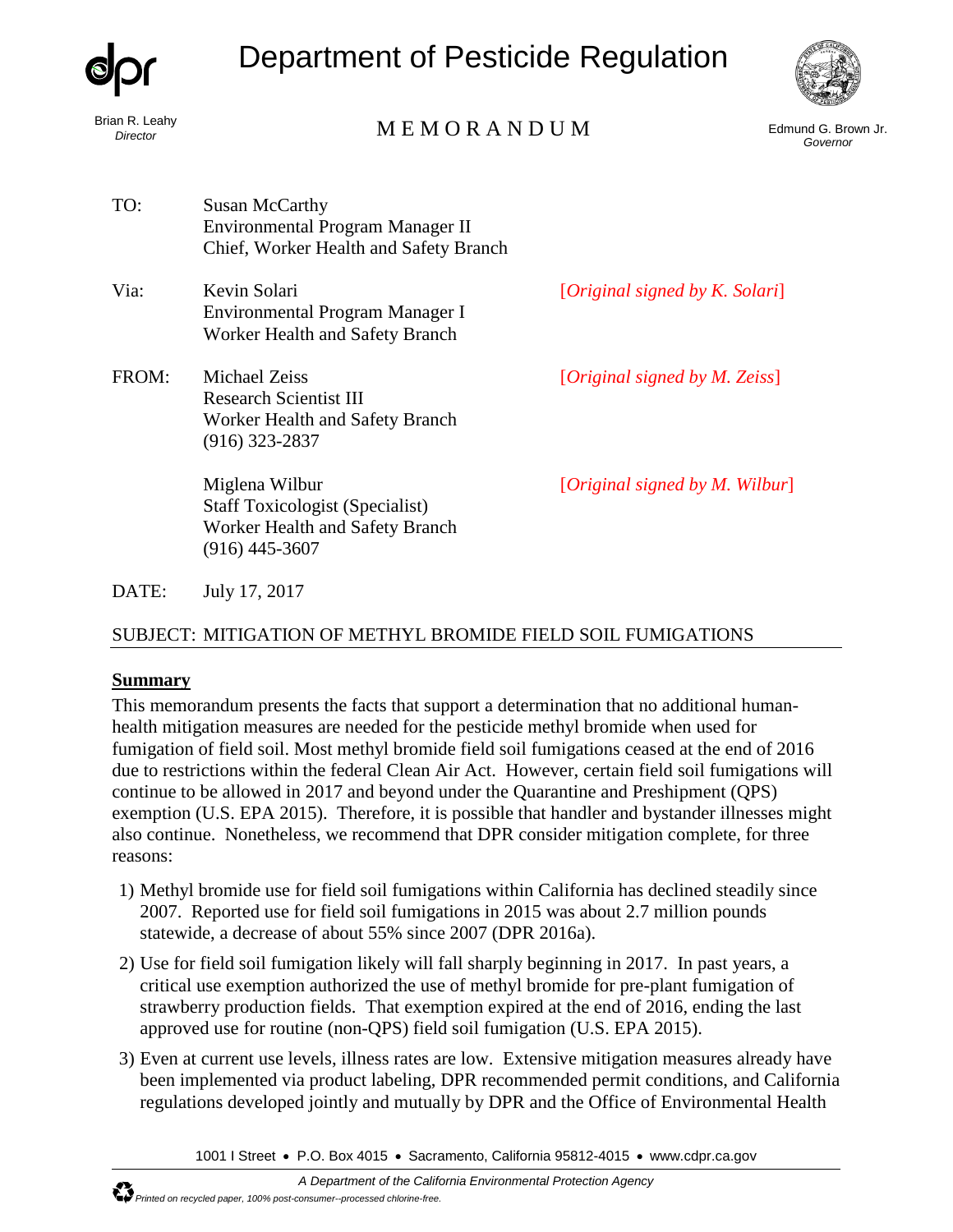> Hazard Assessment, OEHHA (DPR 2010; Reardon 2010). In 2014, the most recent year for which illness statistics are available, there was only one reported illness case - - a handler - associated with a legal methyl bromide field soil fumigation (DPR 2016b).

For all these reasons, we conclude that no additional human-health mitigation measures are needed for methyl bromide field soil fumigations. However, methyl bromide uses other than field soil fumigations, such as post-harvest commodity fumigations, are outside the scope of this memorandum.

## **Contents**

| Appendix 2: Pounds of methyl bromide applied for strawberry plant production 13      |  |
|--------------------------------------------------------------------------------------|--|
| Appendix 3: Number of methyl bromide applications for strawberry plant production 14 |  |

#### **1. Mitigation before DPR's Risk Characterization Documents (RCDs)**

In 1986, DPR implemented work hour restrictions for handlers involved in methyl bromide field soil fumigations. The work hour restrictions were implemented by adopting section 6784 within title 3 of the California Code of Regulations (3 CCR), which became effective on 9/14/1986. DPR calculated the work-hour restrictions to limit maximum handler exposure to 210 ppb, which was DPR's estimate of the reference concentration for methyl bromide acute inhalation exposure (Lim 2003, page 22). Reference concentrations are calculated from the human-equivalent No Observed Effect Level (NOEL) and the uncertainty factors, and are amortized for 24 hours of exposure (Lim 2003, page 7, footnotes "b" and "c").

In 2001, DPR implemented additional mitigation measures by adopting four regulations within 3 CCR. Those four regulations were assigned new section numbers in 2008, but their content has remained essentially unchanged since their 2001 adoption (Table 1).

Similar to the work hour restrictions of the earlier 3 CCR 6784, DPR designed the buffer zone sizes within the original 3 CCR 6450.2 to limit maximum resident and bystander exposure to 210 ppb, which was DPR's estimate of the reference concentration for methyl bromide acute inhalation exposure (Lim 2003, pages 12 and 22).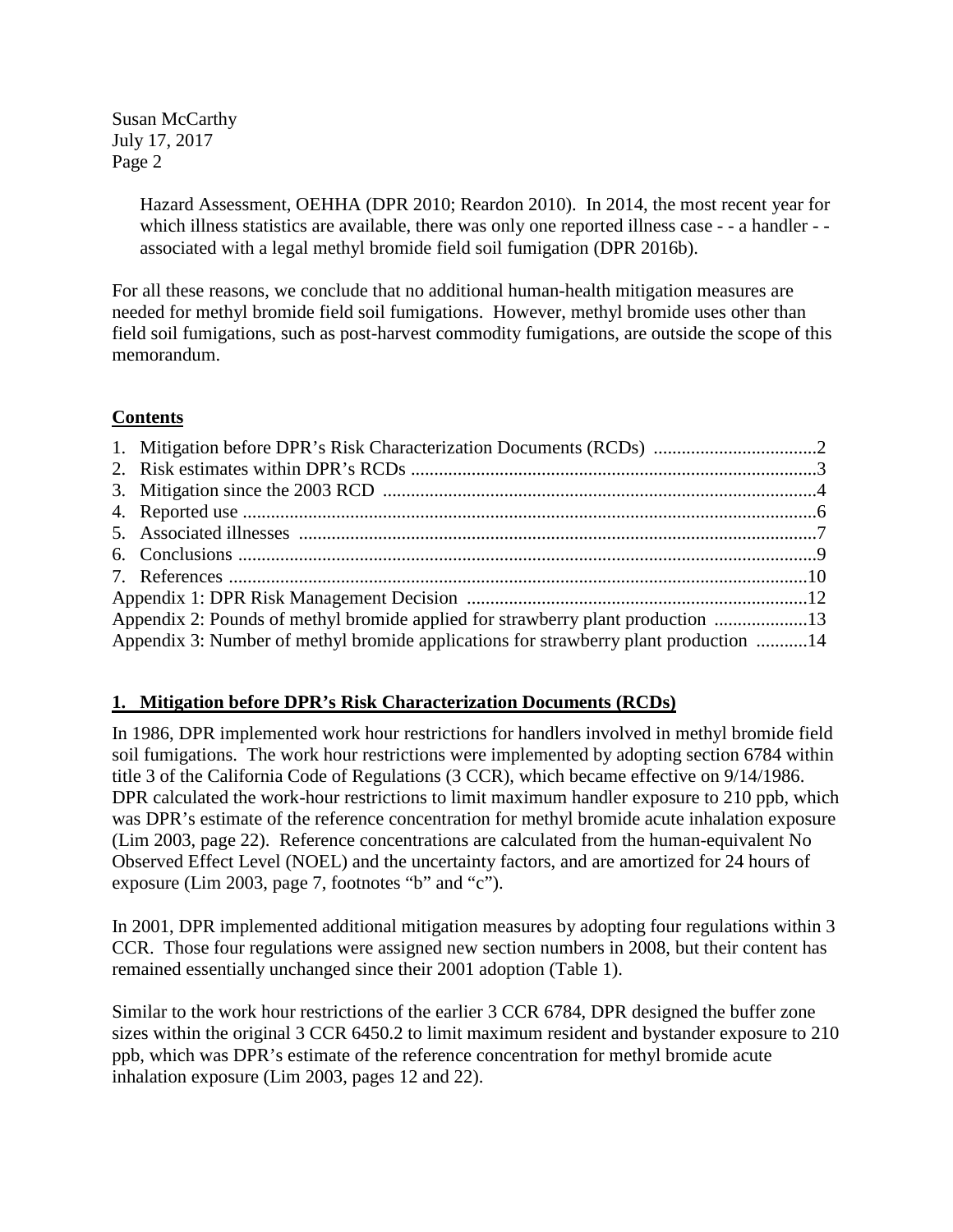| Current section number | Section number when first       | Key provisions when first became     |
|------------------------|---------------------------------|--------------------------------------|
| as of December 2016    | became operative in $1/14/2001$ | operative in 2001                    |
|                        | (OAL file no. 00-1031-06 S)     |                                      |
| 6447                   | 6450                            | Worksite plan, application block     |
|                        |                                 | size limit, tarpaulin specifications |
| 6447.1                 | 6450.1                          | Notification to County               |
|                        |                                 | Agricultural Commissioner and        |
|                        |                                 | property operator                    |
| 6447.2                 | 6450.2                          | Inner and outer buffer zones         |
| 6447.3                 | 6450.3                          | Application method restrictions      |

**Table 1. Summary of regulatory use requirements for methyl bromide field fumigations**

#### **2. Risk estimates within DPR's RCDs**

In 2002, DPR assessed risks from inhalation exposure to methyl bromide fumigations of field soil, commodities, and structures (Lim 2002a); and risks from the aggregate of inhalation plus dietary exposure (Lim 2002b). DPR subsequently amended the inhalation risk estimates for the subchronic exposure period only, based on additional data and external reviews (Lim 2003):

"After consideration of comments from internal and external scientific reviews, DPR determined that the critical subchronic NOEL should be increased to 5 ppm from 0.5 ppm used in the 2002 RCD. Since the subchronic exposure scenario was not considered in the risk characterization documents for dietary and aggregate exposures, this change in the NOEL does not have any impact to the conclusions of those documents." [also, did not have any impact on inhalation exposure estimates for exposure periods other than subchronic, such as acute or chronic inhalation exposure] Source of quote: Lim (2003), page 22.

The RCD makes clear that DPR's risk assessment took into account the mitigation measures that were in effect at the time: "The worker exposure estimates were revised to reflect only work conditions allowed under the current DPR permit conditions / regulations" (Lim 2002a, page v).

For aggregate exposure, Margins of Exposure (MOEs) for field soil fumigations were close to or above 100 for all handlers and bystanders (Lim 2002b). This is primarily because the endpoint for aggregate exposure was less sensitive than for inhalation exposure:

"[for aggregate exposure] the toxicity endpoints were not the most sensitive endpoints when compared to those used to characterize inhalation exposure alone. However, they were the common endpoints reported for both routes of exposure. Developmental toxicity and nasal cavity lesions were observed only after inhalation exposures. Therefore, when a total MOE is higher than that for inhalation exposure alone, it should not be interpreted to mean that a lower risk [is] associated with the aggregate exposure." Source of quote: Lim (2002b), page 33.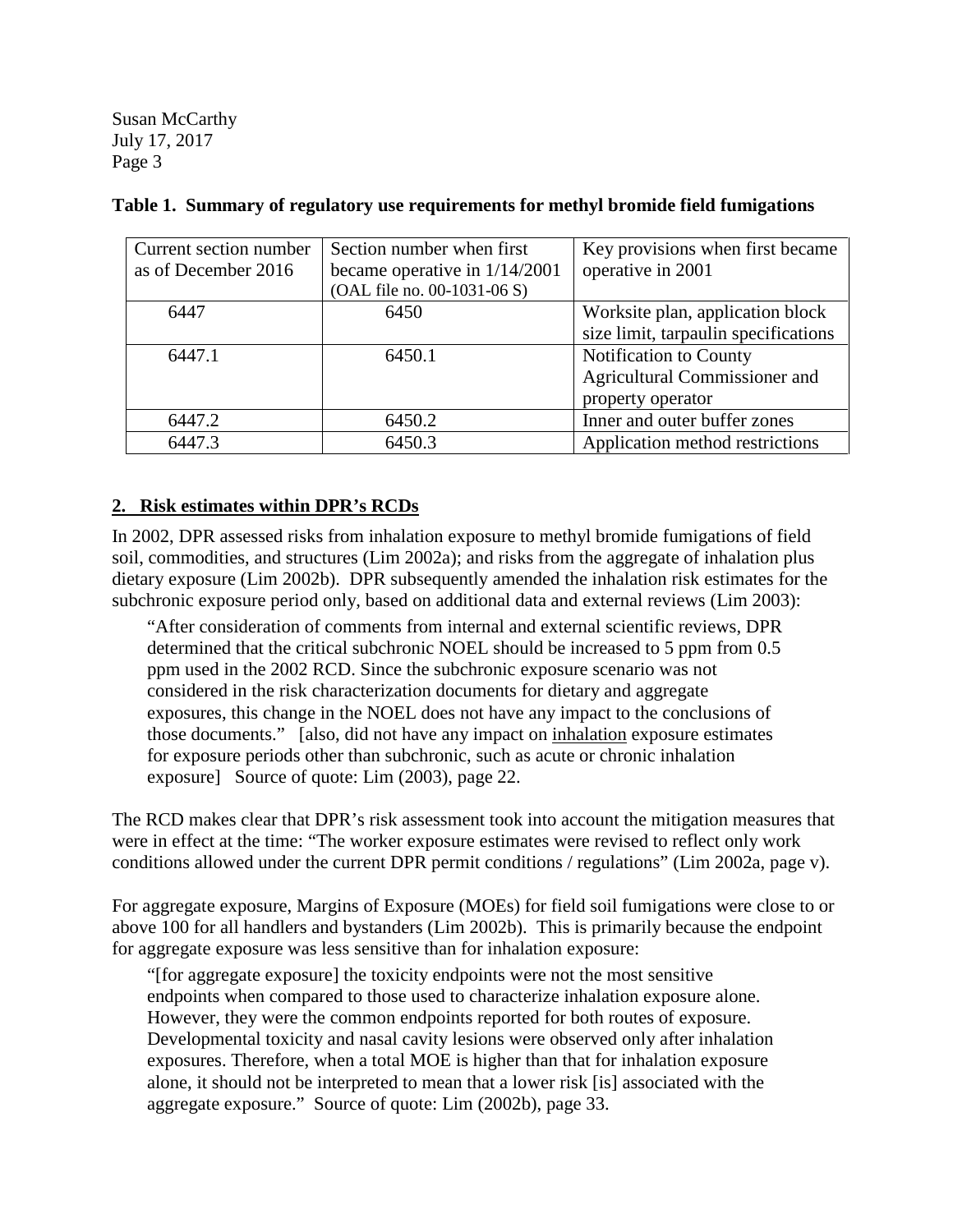Because inhalation has a more sensitive endpoint, the remainder of this memorandum will focus on inhalation exposure. For inhalation exposure, despite the mitigation measures in effect at the time, MOEs were below 100 for several handler exposure scenarios:

". . . there remained some occupational scenarios with MOEs of less than 100 and mitigation measures might be warranted. . . . For field fumigation, the acute MOEs and short-term MOEs remained at less than 100 for disc drivers (deep shank injection), and tractor drivers and basket-men in tarp removal (shallow shank injection with Noble plow). For subchronic exposure, the MOEs for many exposure scenarios (applicators, copilots, disc drivers, and tarp removers) remained less than the benchmark of 100 . . . The MOE for workers at adjacent fields was assumed to be 100 since they work outside of the buffer zone. For residents living at the buffer zone perimeter of fumigated fields, the acute MOEs were generally around 100 for the 95th percentile exposure." Source of quote: Lim (2003), page 22.

Lim (2003) further explains:

"The interpretation of these MOEs is not as straight forward as those based on point estimates since they are based on a frequency distribution and on maximum air concentrations along the perimeter. When the MOE is less than 100 based on a 95th percentile value, it means that the reference concentration of 210 ppb was exceeded in less than 5% of the 7,166 24-hour meteorological data sets and only along the portion of the buffer zone perimeter with the maximum methyl bromide air concentration." Source of quote: Lim (2003), page 12.

#### **3. Mitigation since the 2003 RCD**

As shown in Table 2, in the years since DPR's most recent RCD (Lim 2003), DPR and registrants have implemented additional human-health mitigation provisions. California regulations were designed to reduce exposure to levels determined jointly and mutually by DPR and OEHHA (DPR 2010) as specified in DPR's Risk Management Decision (Reardon 2010). In particular, bystander risk has been mitigated by buffer zones substantially larger than those in effect in 2003. In addition, bystander risk has been mitigated by township caps on agricultural use of methyl bromide, designed to ensure that ambient air concentrations of methyl bromide do not exceed an average daily nonoccupational exposure of five parts per billion (ppb) in a calendar month (Reardon 2010; DPR 2010). Handler risk has been mitigated by revised work hour restrictions designed to achieve a target level of 13 ppb for workers (Reardon 2010).

Additional provisions were implemented via changes to federal labels for methyl bromide soil fumigant products. In particular, handler risk has been further mitigated by label requirements for respiratory protection measures including stop work triggers.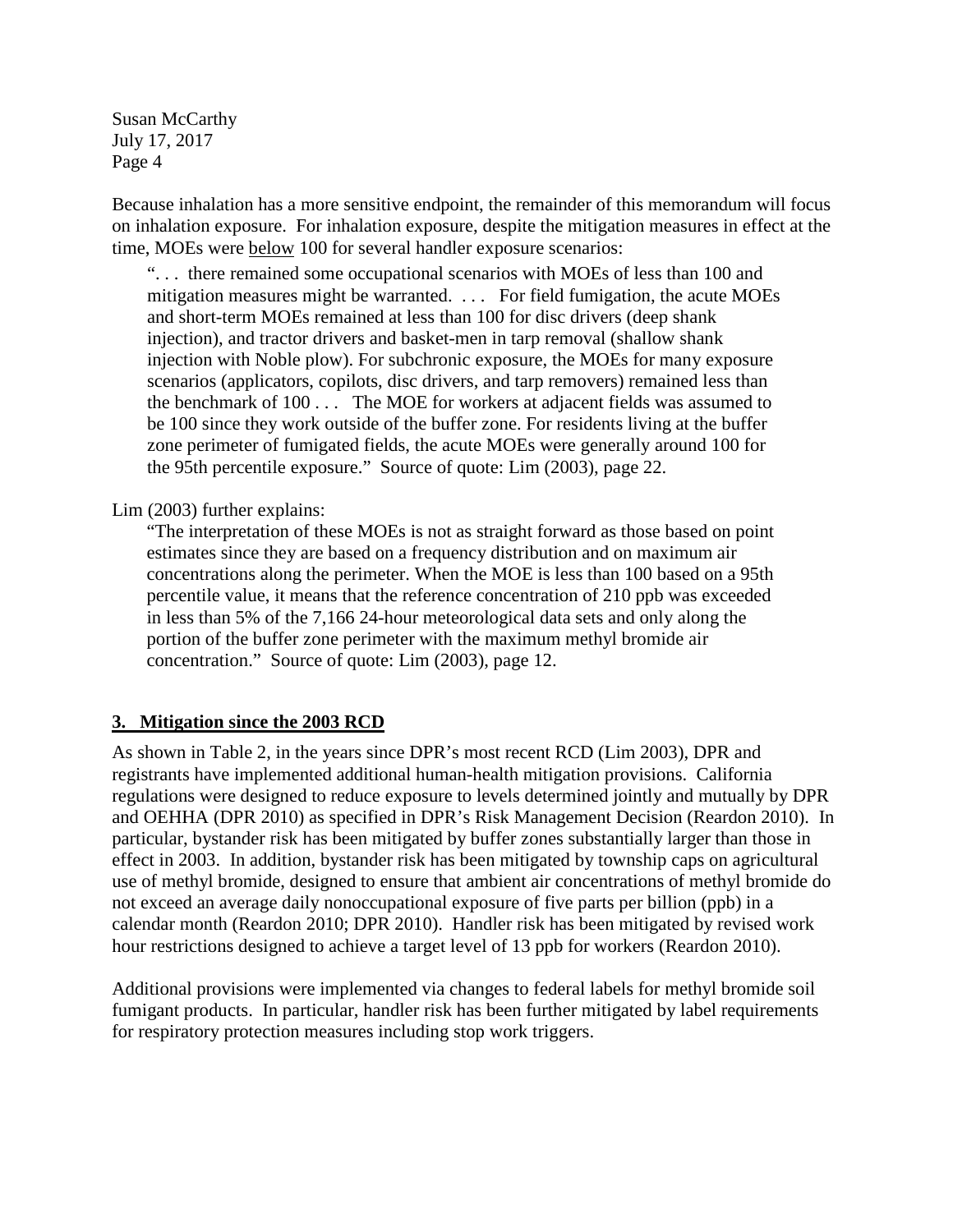# **Table 2. Additional methyl bromide soil fumigation mitigation implemented since DPR's most recent RCD (Lim 2003)**

| Description of the                                                                                                              | <b>Where promulgated</b>                                                                                                                                                                                               | Helps mitigate risks to:                                  |                                         |  |  |  |  |
|---------------------------------------------------------------------------------------------------------------------------------|------------------------------------------------------------------------------------------------------------------------------------------------------------------------------------------------------------------------|-----------------------------------------------------------|-----------------------------------------|--|--|--|--|
| protective measure                                                                                                              |                                                                                                                                                                                                                        | <b>Handlers</b>                                           | <b>Bystanders</b>                       |  |  |  |  |
| <b>Substantial mitigation of risk:</b>                                                                                          |                                                                                                                                                                                                                        |                                                           |                                         |  |  |  |  |
| Substantially larger buffer<br>zones for most applications                                                                      | Methyl Bromide Field Fumigation<br><b>Buffer Zone Determination Rev. 3/10</b><br>cited in 3 CCR 6447.2 (a)                                                                                                             | no                                                        | yes                                     |  |  |  |  |
| Revised work hour<br>restrictions, calculated to<br>achieve 13 ppb methyl<br>bromide for workers<br>(Reardon 2010)              | 3 CCR 6784 (b)                                                                                                                                                                                                         | yes                                                       | no                                      |  |  |  |  |
| Respiratory protection and<br>stop work triggers                                                                                | Product labeling registered since<br>December 2012                                                                                                                                                                     | yes                                                       | no                                      |  |  |  |  |
| <b>Additional mitigation provided by:</b>                                                                                       |                                                                                                                                                                                                                        |                                                           |                                         |  |  |  |  |
| Monthly township cap for<br>agricultural use, calculated<br>to achieve 5 ppb methyl<br>bromide in ambient air<br>(Reardon 2010) | 3 CCR 6447(g)                                                                                                                                                                                                          | yes<br><i>(subchronic</i><br>and chronic<br><i>only</i> ) | yes<br>(subchronic and<br>chronic only) |  |  |  |  |
| Prohibition of<br>Nontarpaulin/Shallow/Bed<br>fumigation method                                                                 | No longer allowed by product<br>labeling. Previously allowed by 3<br>CCR 6450.3 (a) $(1)$ . In the current<br>version of that regulation, now<br>renumbered as 3 CCR 6447.3,<br>subsection (a) $(1)$ has been removed. | yes                                                       | yes                                     |  |  |  |  |
| Prohibition of multiple<br>application methods within<br>ozone non-attainment areas<br>during May - October                     | 3 CCR 6447.3 (a)                                                                                                                                                                                                       | no                                                        | yes<br>(non-attainment<br>areas only)   |  |  |  |  |
| For low-permeability tarps,<br>minimum of 9 days before<br>perforation                                                          | 3 CCR 6447.3 (a) (3) through (a) (6)                                                                                                                                                                                   | yes                                                       | yes                                     |  |  |  |  |
| <b>Emergency Preparedness</b><br>and Response Measures                                                                          | Product labeling, and DPR<br>recommended permit conditions (DPR<br>2016c)                                                                                                                                              | no                                                        | yes                                     |  |  |  |  |
| Restrictions near difficult to<br>evacuate sites                                                                                | Product labeling, and<br>DPR recommended permit conditions<br>(DPR 2016c)                                                                                                                                              | no                                                        | yes                                     |  |  |  |  |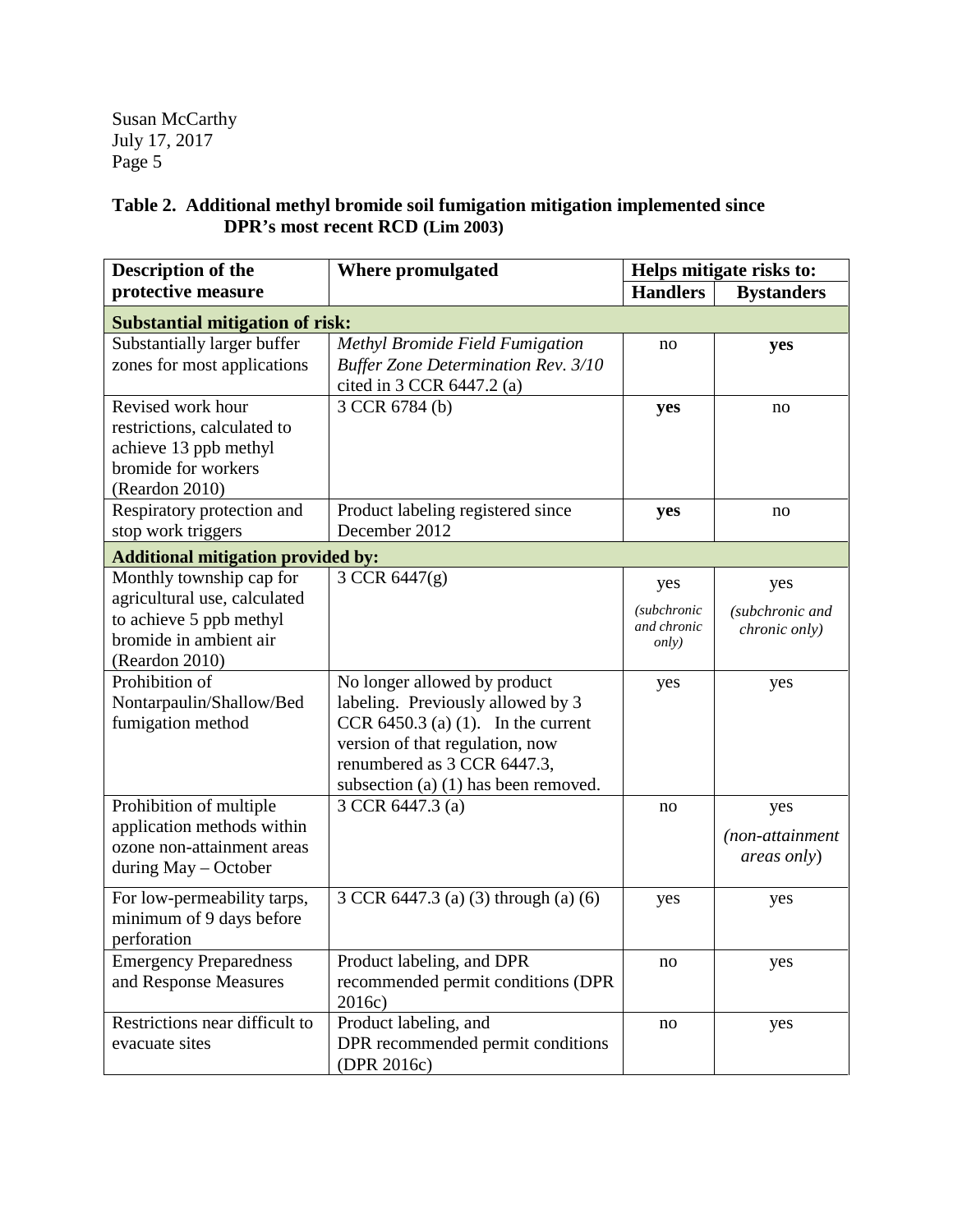#### **4. Reported use**

Methyl bromide use for field soil fumigations within California has declined steadily since 2007 (Figure 1). In 2015, the most recent year for which DPR has released official figures, reported use for field soil fumigations was about 2.7 million pounds of methyl bromide statewide, a decrease of about 55% since 2007 (DPR 2016a).



Figure 1. Reported use of methyl bromide within California, statewide, 2005 – 2015 Source of data: DPR (2016a).

\* Commodity fumigation use was calculated from only those methyl bromide products that are not labeled for field soil application. Some older methyl bromide products are labeled for both field and commodity fumigation. Therefore, this calculation method might slightly underestimate commodity fumigation and overestimate field soil fumigation.

Since 2005, U.S. EPA has been phasing out the production and use of methyl bromide. Exemptions have included certain critical uses, and the quarantine and preshipment (QPS) exemption. As of 2016, the only remaining critical use exemption for field soil fumigations was for preparing fields for planting strawberries for agricultural production. The critical use exemption for routine strawberry production expired at the end of 2016 (U.S. EPA 2015). Therefore, methyl bromide use for field soil fumigation is expected to fall sharply beginning in 2017.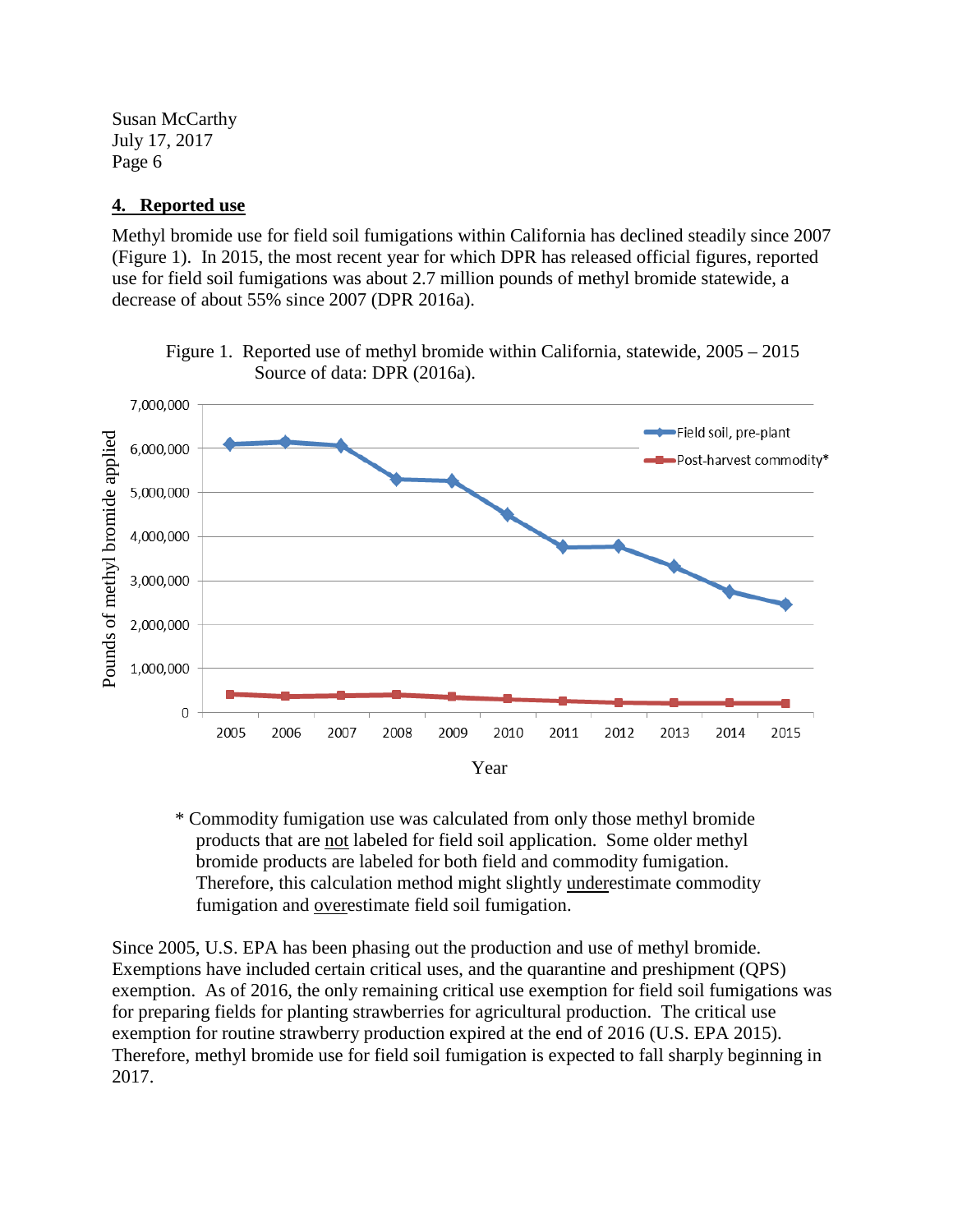In 2017 and beyond, certain field soil fumigations will continue to be allowed under the QPS exemption (Enebak 2011; U.S. EPA 2015). These include field soil fumigations to prepare fields for production of strawberry nursery stock (runners). Based on current use within the counties in which strawberry nurseries are located, continuing future use under the QPS exemption may comprise as many as 300 - 400 methyl bromide applications per year, totaling as much as 1.2 – 1.5 million pounds of active ingredient per year (Appendices 2 and 3).

Methyl bromide use for post-harvest fumigation of commodities declined only slightly during 2005-2015 (Figure 1). Most commodity fumigations will continue to be allowed under the QPS exemption (U.S. EPA 2015). However, methyl bromide use for commodity fumigation is outside the scope of this memorandum. Note that DPR currently is assessing risks associated with methyl bromide commodity fumigation.

#### **5. Associated illnesses**

As shown in Table 3, the number of reported illnesses associated with methyl bromide field soil fumigations has fluctuated between 1 to 4 episodes per year from 2009 to 2014, the most recent year for which illness statistics are available (DPR 2016b). This is a very low illness rate given the quantity of methyl bromide applied during those same years (Table 3). This low illness rate is one indication that no additional human-health mitigation measures are needed.

The number of episodes is expected to drop even lower beginning in 2017, when only QPS applications will be allowed. In the years leading up to 2017, roughly 20% of the methyl bromide field soil fumigations were related to production of strawberry nursery plants, a major QPS use (Table 3; Appendix 3). Therefore, it seems reasonable to expect that the number of illness episodes in 2017 and beyond would be roughly 20% of pre-2017 levels.

Table 3 shows that, as is typical for field soil fumigations, episodes in which handlers allegedly were exposed during application of methyl bromide resulted in only one or two illness cases per episode. In contrast, episodes in which occupational bystanders or residents allegedly were exposed via offsite movement of methyl bromide often resulted in multiple illness cases per episode - - up to 33 fieldworker cases in one episode in 2010. Thus, although the number of methyl bromide episodes should decline beginning in 2017, it seems possible that an occasional episode may still result in multiple illness cases.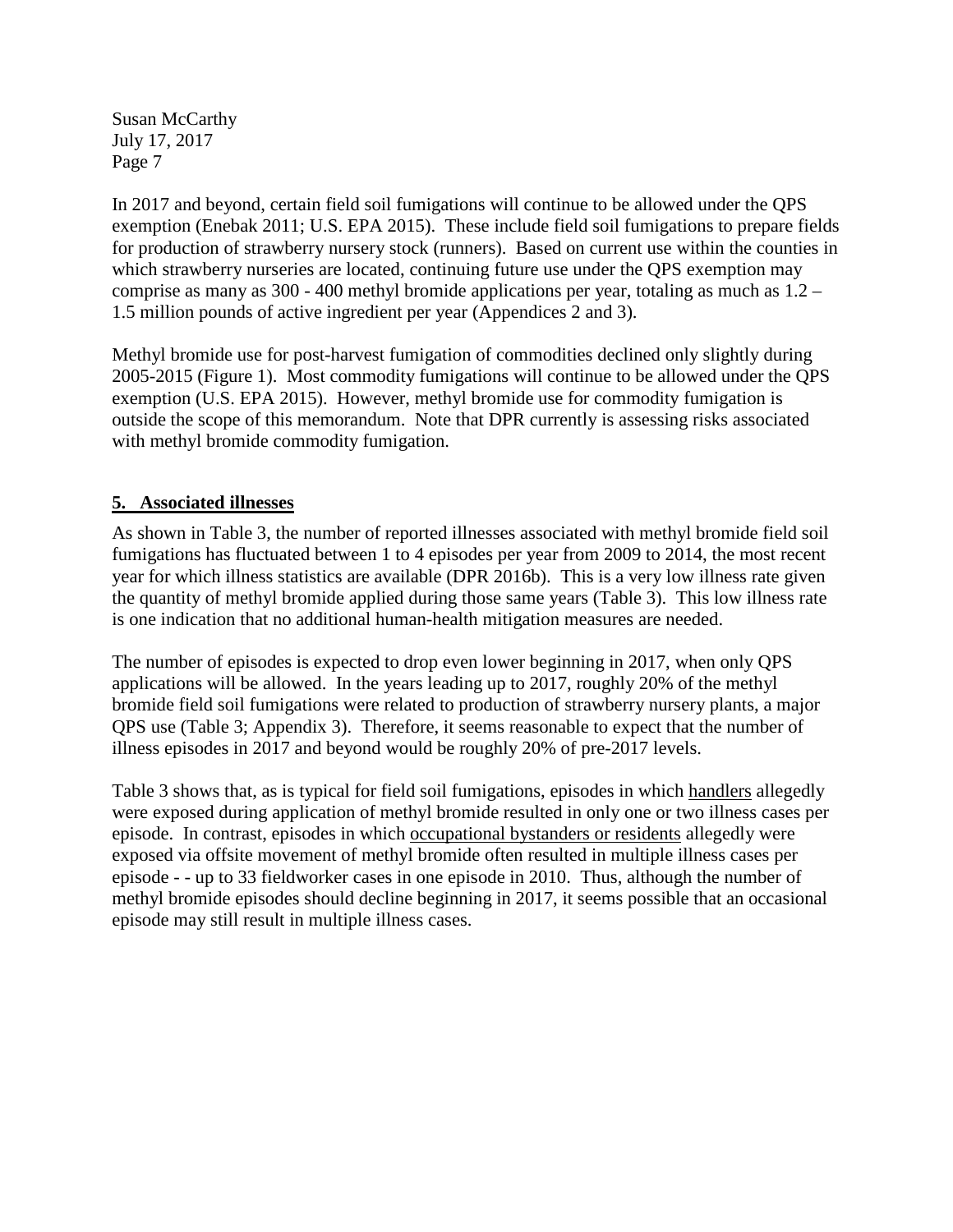**Table 3. Illness episodes and cases possibly, probably, or definitely associated with legal\* methyl bromide field soil fumigations, 2009 – 2014.** Source of data: DPR (2016b). For comparison purposes, statewide numbers of methyl bromide field soil fumigations are also provided (DPR 2016a).

| Year         | County in which   | Category of person  | Number of      | Number of      |
|--------------|-------------------|---------------------|----------------|----------------|
|              | episode occurred  | affected            | cases          | methyl bromide |
|              |                   |                     | (individuals)  | field soil     |
|              |                   |                     |                | fumigations,   |
|              |                   |                     |                | statewide      |
| 2009         | Merced            | Handler             | $\mathbf{1}$   | 2,701          |
|              | San Joaquin       | Handler             | $\overline{2}$ |                |
| 2010         | Monterey          | Occupational        | 33             | 1,854          |
|              |                   | bystander           |                |                |
|              | San Benito        | Handler             | $\mathbf{1}$   |                |
|              | Tehama            | Occupational        | $\overline{1}$ |                |
|              |                   | bystander           |                |                |
| 2011         | San Luis          | Occupational        | $\mathbf{1}$   | 2,111          |
|              | Obispo            | bystander           |                |                |
|              | Santa Barbara     | Occupational        | $\overline{2}$ |                |
|              |                   | bystander           |                |                |
|              | Siskiyou          | Occupational        | $\mathbf{1}$   |                |
|              |                   | bystander           |                |                |
|              | Tehama            | Handler             | $\mathbf{1}$   |                |
| 2012         | Lassen            | Handler             | $\mathbf{1}$   | 1,830          |
|              | <b>Stanislaus</b> | Handler             | 1              |                |
|              | Ventura           | Handler             | $\mathbf{1}$   |                |
| 2013         | Merced            | Resident            | 4              | 1,555          |
|              | Monterey          | Occupational        | 10             |                |
|              |                   | bystander           |                |                |
|              | Orange            | Occupational        | $\mathbf{1}$   |                |
|              |                   | bystander           |                |                |
| 2014         | Ventura           | Handler             | $\mathbf{1}$   | 1,152          |
| <b>Total</b> | 16                | <b>Total cases:</b> | 62             |                |
| episodes:    |                   |                     |                |                |

\* "Legal" fumigations are those for which the PISP database does not identify any contributory violations. Incidents involving unlawful pesticide use have been excluded from this table as per standard DPR policy (DPR 2009).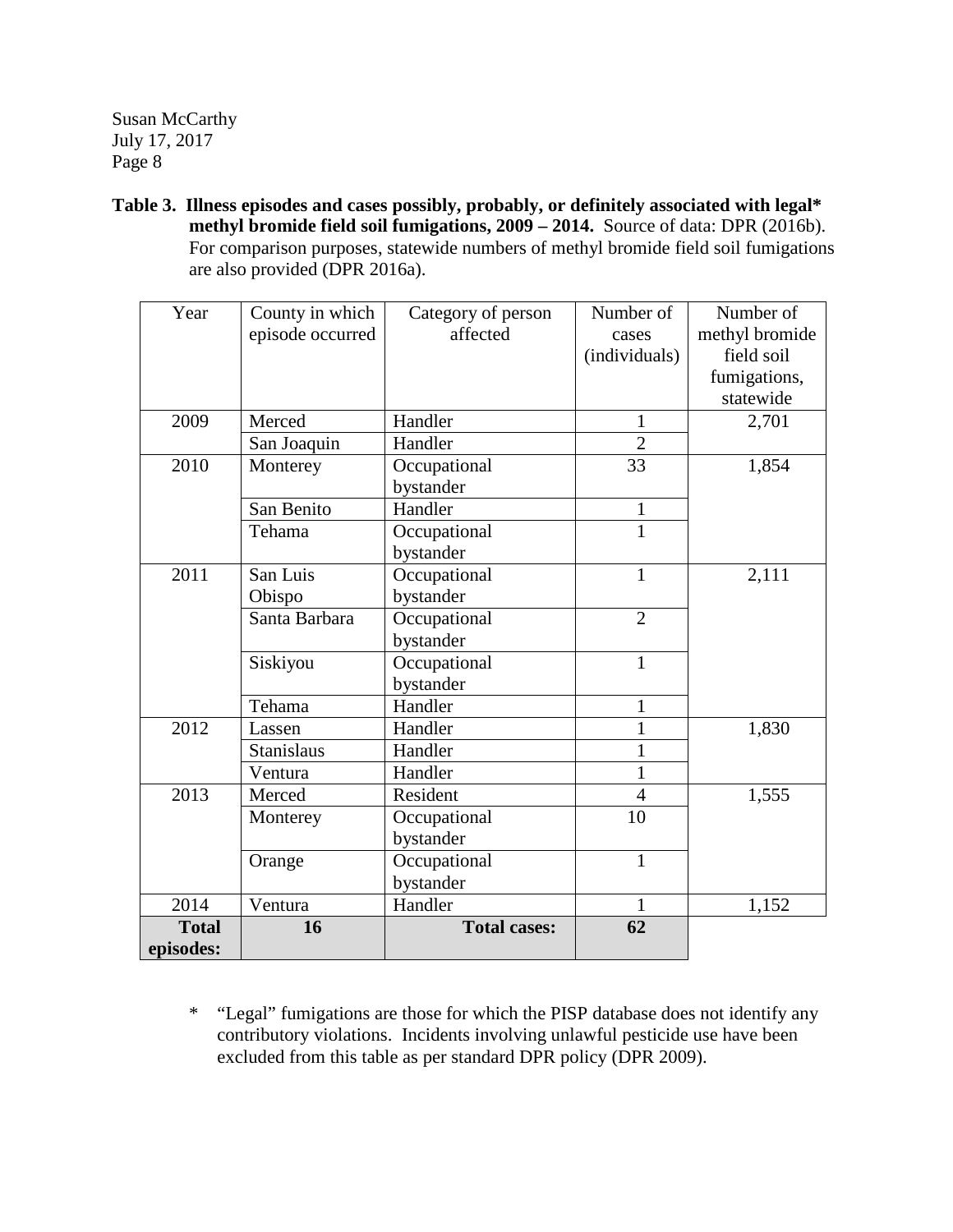#### **6. Conclusions**

Most methyl bromide field soil fumigations will cease by the end of 2016 due to restrictions within the federal Clean Air Act. However, certain field soil fumigations will continue to be allowed during 2017 and beyond under the QPS exemption (Enebak 2011; U.S. EPA 2015). Therefore, it is anticipated that low rates of associated illnesses to handlers and bystanders may be possible. Nonetheless, we recommend that DPR consider mitigation complete, for three reasons:

- 1) Methyl bromide use for field soil fumigations within California has declined steadily since 2007. Reported use for field soil fumigations in 2015 was about 2.7 million pounds statewide, a decrease of about 55% since 2007 (DPR 2016a).
- 2) Use for field soil fumigation likely will fall sharply beginning in 2017. In previous years, a critical use exemption authorized the use of methyl bromide for pre-plant fumigation of strawberry production fields. That exemption expired at the end of 2016, ending the last approved use for routine (non-QPS) field soil fumigation (U.S. EPA 2015).
- 3) Even at current use levels, illness rates are low. Extensive mitigation measures already have been implemented via DPR recommended permit conditions and California regulations developed jointly and mutually by DPR and OEHHA (DPR 2010). Additional mitigation measures have been implemented via changes to federal labels for methyl bromide products. In 2014, the most recent year for which illness statistics are available, there was only one reported case of illness associated with a legal methyl bromide field soil fumigation (DPR 2016b).

For all these reasons, we conclude that the facts support a determination that no additional human-health mitigation measures are needed for methyl bromide field soil fumigations.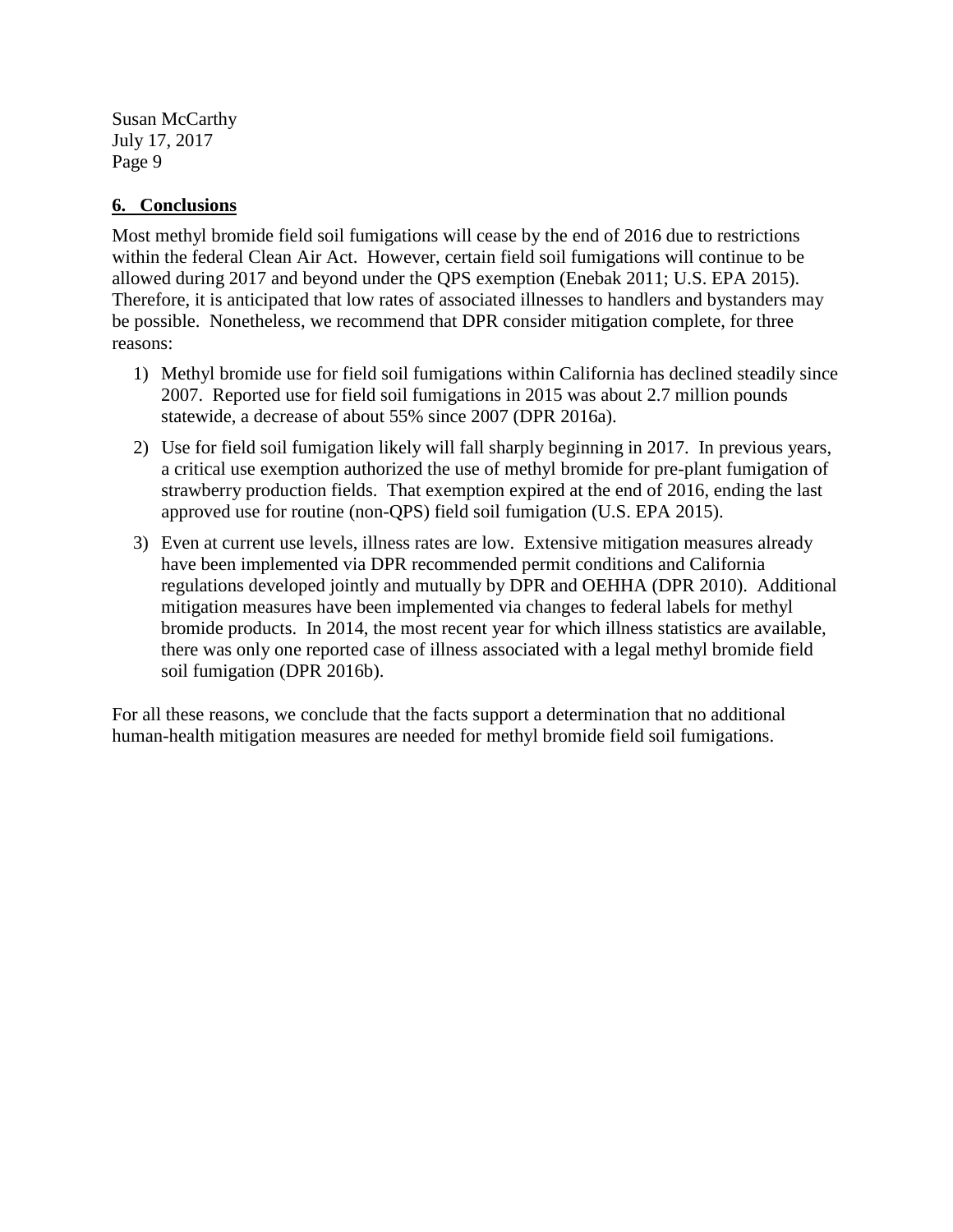#### **7. References**

- DPR (Department of Pesticide Regulation). 2009. *Guidance for Dietary Exposure Assessment, Version IV.* Medical Toxicology Branch, Department of Pesticide Regulation, California Environmental Protection Agency, Sacramento, CA. Available at: [http://www.cdpr.ca.gov/docs/risk/dietary\\_updated.pdf](http://www.cdpr.ca.gov/docs/risk/dietary_updated.pdf) (accessed 12/27/2016).
- DPR (Department of Pesticide Regulation). 2010. *Initial Statement of Reasons and Public Report: Title 3. California Code of Regulations Amend Sections 6447, 6447.2, and 6784 Pertaining to Methyl Bromide Field Fumigation.* Department of Pesticide Regulation, California Environmental Protection Agency, Sacramento, CA Available at: <http://www.cdpr.ca.gov/docs/legbills/rulepkgs/10-002/statement.pdf>(accessed 1/4/2017).
- DPR (Department of Pesticide Regulation). 2016a. *Pesticide Use Report Database.* Query run in November 2016 via California Pesticide Information Portal CalPIP online query tool. Department of Pesticide Regulation, California Environmental Protection Agency, Sacramento CA. CalPIP available at:<http://calpip.cdpr.ca.gov/main.cfm>(accessed 12/27/2016).
- DPR (Department of Pesticide Regulation). 2016b. *Pesticide Illness Surveillance Program Database*. Query run on 11/21/2016 by staff of Pesticide Illness Surveillance Program. Worker Health and Safety Branch, Department of Pesticide Regulation, California Environmental Protection Agency, Sacramento CA. Online query tool available at: <http://apps.cdpr.ca.gov/calpiq/>(accessed 12/27/2016).
- DPR (Department of Pesticide Regulation). 2016c. *Appendix M: Methyl Bromide Field Fumigation Recommended Permit Conditions*, pages M1 – M28. In: Pesticide Use Enforcement Program Standards Compendium Volume 3, Restricted Materials and Permitting. Enforcement Branch, Department of Pesticide Regulation, California Environmental Protection Agency, Sacramento CA. Available at: [http://www.cdpr.ca.gov/docs/enforce/compend/vol\\_3/append\\_m.pdf](http://www.cdpr.ca.gov/docs/enforce/compend/vol_3/append_m.pdf) (accessed 12/27/2016).
- Enebak, S.A. 2011. Soil fumigation: The critical use exemption, quarantine pre-shipment rules, re-registration decision and their effect on the 2012 growing season, pages 26-30. In: Haase, D.F., Pinto, J.R., and Riley, L.E. (eds.), *National Proceedings: Forest and Conservation Nursery Associations – 2011*. Proceedings RMRS-P-68. United States Department of Agriculture Forest Service, Rocky Mountain Research Station, Fort Collins Colorado. Available at: [https://www.fs.fed.us/rm/pubs/rmrs\\_p068](https://www.fs.fed.us/rm/pubs/rmrs_p068/rmrs_p068_026_030.pdf)  [/rmrs\\_p068\\_026\\_030.pdf](https://www.fs.fed.us/rm/pubs/rmrs_p068/rmrs_p068_026_030.pdf) (accessed 12/27/2016).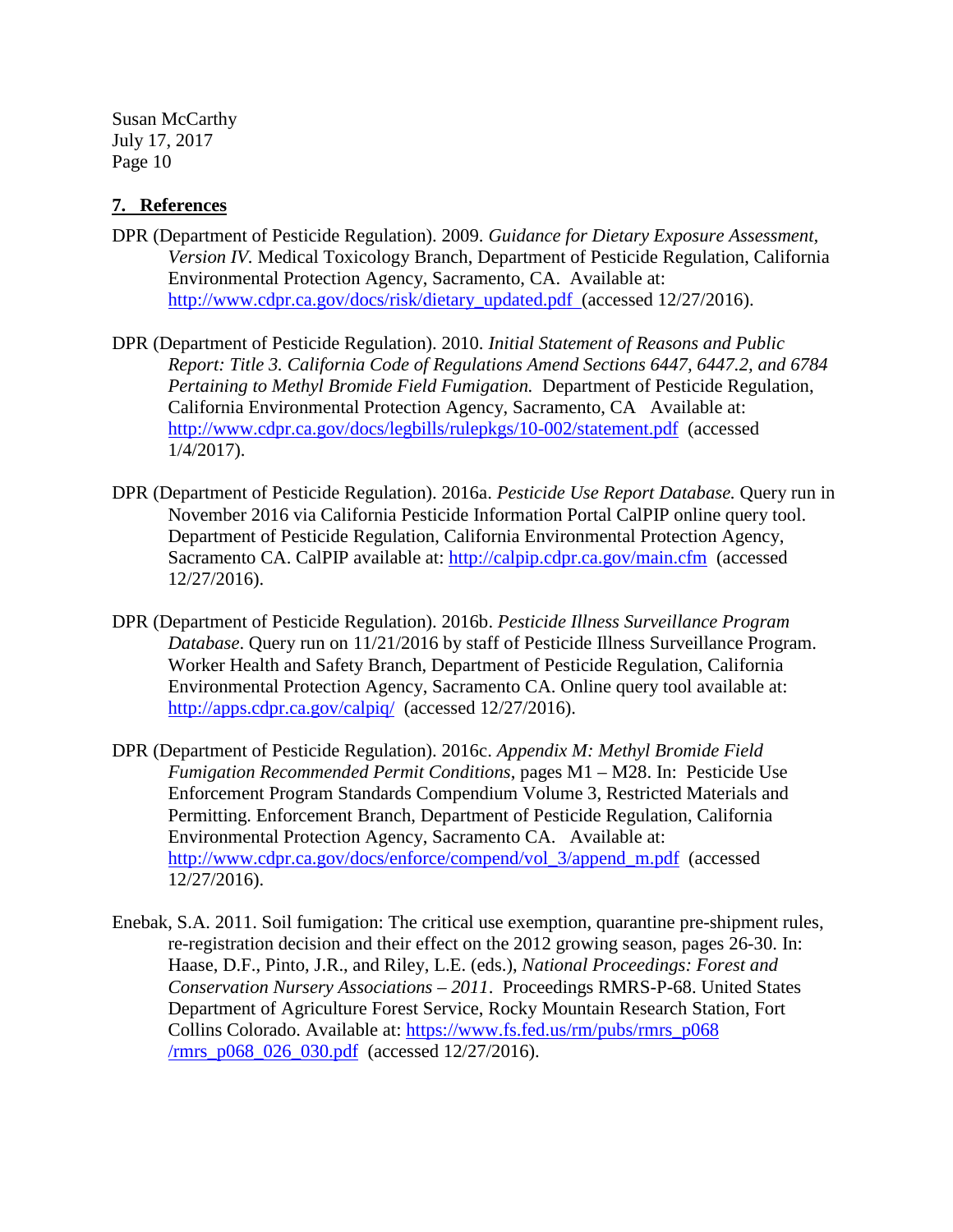- Lim, L.O. 2002a. *Methyl Bromide Risk Characterization Document Volume I Inhalation Exposure*. Medical Toxicology Branch, California Department of Pesticide Regulation, California Environmental Protection Agency, Sacramento CA. Available at: [http://www.cdpr.ca.gov/docs/risk/rcd/metbro\\_in.pdf](http://www.cdpr.ca.gov/docs/risk/rcd/metbro_in.pdf) (accessed 12/22/2016).
- Lim, L.O. 2002b. *Methyl Bromide Risk Characterization Document Volume III Aggregate Exposure*. Medical Toxicology Branch, California Department of Pesticide Regulation, California Environmental Protection Agency, Sacramento CA. Available at: <http://www.cdpr.ca.gov/docs/emon/methbrom/rafnl/vol3aggregate.pdf> (accessed 12/22/2016).
- Lim, L.O. 2003. *Methyl Bromide Risk Characterization Document Inhalation Exposure Addendum to Volume I*. Medical Toxicology Branch, California Department of Pesticide Regulation, California Environmental Protection Agency, Sacramento CA. Available at: <http://www.cdpr.ca.gov/docs/emon/methbrom/rafnl/addendum.pdf>(accessed 12/22/2016).
- Reardon, C. 2010. *Methyl Bromide Regulations Risk Management Decision*. Memorandum to Chuck Andrews and Marylou Verder-Carlos dated January 29, 2010. California Department of Pesticide Regulation, California Environmental Protection Agency, Sacramento CA. *[copy attached as Appendix 1. Starting September 2017, original will be available at: [http://www.cdpr.ca.gov/docs/whs/pdf/methyl\\_bromide\\_rmd.pdf](http://www.cdpr.ca.gov/docs/whs/pdf/methyl_bromide_rmd.pdf)* ]
- U.S. EPA (United States Environmental Protection Agency). 2015. *Protection of Stratospheric Ozone: The 2016 Critical Use Exemption from the Phaseout of Methyl Bromide*. Federal Register pages 61985 – 61993. U.S. EPA, Washington D.C. Available at: [https://www.federalregister.gov/documents/2015/10/15/2015-26301/protection-of](https://www.federalregister.gov/documents/2015/10/15/2015-26301/protection-of-stratospheric-ozone-the-2016-critical-use-exemption-from-the-phaseout-of-methyl)[stratospheric-ozone-the-2016-critical-use-exemption-from-the-phaseout-of-methyl](https://www.federalregister.gov/documents/2015/10/15/2015-26301/protection-of-stratospheric-ozone-the-2016-critical-use-exemption-from-the-phaseout-of-methyl)  (accessed 12/27/2016).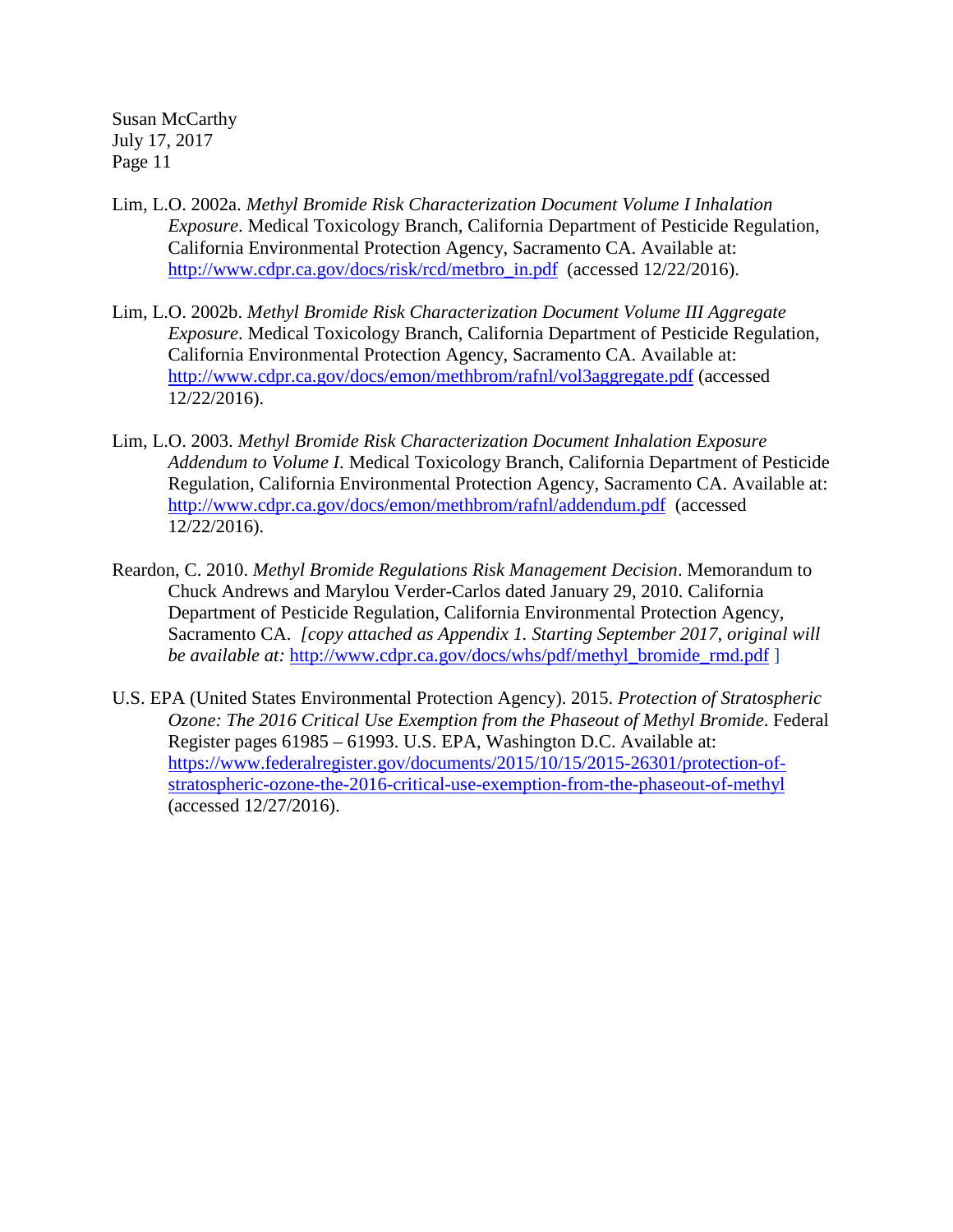## **Appendix 1**

**Scanned copy of** *Methyl Bromide Regulations Risk Management Decision* **(Reardon 2010)**

|                                | Department of Pesticide Regulation                                                                                                                                                                                                                                                                                                                                                                                                                                                                                                                                                                                                                                                                                                                                                                                                                                                                                                                                                                                                                                                                                                                                                                                  |
|--------------------------------|---------------------------------------------------------------------------------------------------------------------------------------------------------------------------------------------------------------------------------------------------------------------------------------------------------------------------------------------------------------------------------------------------------------------------------------------------------------------------------------------------------------------------------------------------------------------------------------------------------------------------------------------------------------------------------------------------------------------------------------------------------------------------------------------------------------------------------------------------------------------------------------------------------------------------------------------------------------------------------------------------------------------------------------------------------------------------------------------------------------------------------------------------------------------------------------------------------------------|
| Mary-Ann Warmerdam<br>Director | MEMORANDUM<br>Arnold Schwarzenegger<br>Gavernor                                                                                                                                                                                                                                                                                                                                                                                                                                                                                                                                                                                                                                                                                                                                                                                                                                                                                                                                                                                                                                                                                                                                                                     |
| TO:                            | Chuck Andrews, Associate Director<br>Pesticide Programs Division                                                                                                                                                                                                                                                                                                                                                                                                                                                                                                                                                                                                                                                                                                                                                                                                                                                                                                                                                                                                                                                                                                                                                    |
|                                | Marylou Verder-Carlos, Assistant Director<br>Pesticide Programs Division                                                                                                                                                                                                                                                                                                                                                                                                                                                                                                                                                                                                                                                                                                                                                                                                                                                                                                                                                                                                                                                                                                                                            |
| FROM:                          | Christopher Reardon<br>Chief Deputy Director<br>916-445-4000                                                                                                                                                                                                                                                                                                                                                                                                                                                                                                                                                                                                                                                                                                                                                                                                                                                                                                                                                                                                                                                                                                                                                        |
| DATE:                          | January 29, 2010                                                                                                                                                                                                                                                                                                                                                                                                                                                                                                                                                                                                                                                                                                                                                                                                                                                                                                                                                                                                                                                                                                                                                                                                    |
|                                | SUBJECT: METHYL BROMIDE REGULATIONS RISK MANAGEMENT DECISION                                                                                                                                                                                                                                                                                                                                                                                                                                                                                                                                                                                                                                                                                                                                                                                                                                                                                                                                                                                                                                                                                                                                                        |
|                                | achieve the various regulatory target levels for bystander and occupational exposures to methyl<br>bromide contained in my risk management directive of September 21, 2010.<br>Based on those mitigation measures, the Methyl Bromide Regulations Work Group members<br>should develop proposed regulatory language to revise the current methyl bromide regulations to<br>implement mitigation to meet the following regulatory target levels:<br>Occupational exposure. The risk management decision regulatory target level for workers<br>will be 13 parts per billion (ppb); therefore, work hours will be calculated for 13 ppb.<br>• Bystander exposure. The regulatory target level will be 5 ppb, with township caps calculated<br>at 171,625 pounds per township, per month. This level should be stated in the revised<br>language of the regulations.<br>• The township cap will be enforced via permit conditions using one or a combination of the<br>"track and stop use" and "allocation," as stated in your January 21, 2010, memorandum.<br>Develop regulatory language to clarify existing requirements in Title 3, California Code of<br>Regulations sections $6447.2(a)$ and $6784(b)(2)(C)$ . |
|                                | The work group should develop these regulations and coordinate directly with Chief Counsel<br>Polly Frenkel, and Regulations Coordinator Linda Irokawa-Otani.                                                                                                                                                                                                                                                                                                                                                                                                                                                                                                                                                                                                                                                                                                                                                                                                                                                                                                                                                                                                                                                       |
| cc: Polly Frenkel              | Linda Irokawa-Otani                                                                                                                                                                                                                                                                                                                                                                                                                                                                                                                                                                                                                                                                                                                                                                                                                                                                                                                                                                                                                                                                                                                                                                                                 |
|                                |                                                                                                                                                                                                                                                                                                                                                                                                                                                                                                                                                                                                                                                                                                                                                                                                                                                                                                                                                                                                                                                                                                                                                                                                                     |
|                                |                                                                                                                                                                                                                                                                                                                                                                                                                                                                                                                                                                                                                                                                                                                                                                                                                                                                                                                                                                                                                                                                                                                                                                                                                     |
|                                |                                                                                                                                                                                                                                                                                                                                                                                                                                                                                                                                                                                                                                                                                                                                                                                                                                                                                                                                                                                                                                                                                                                                                                                                                     |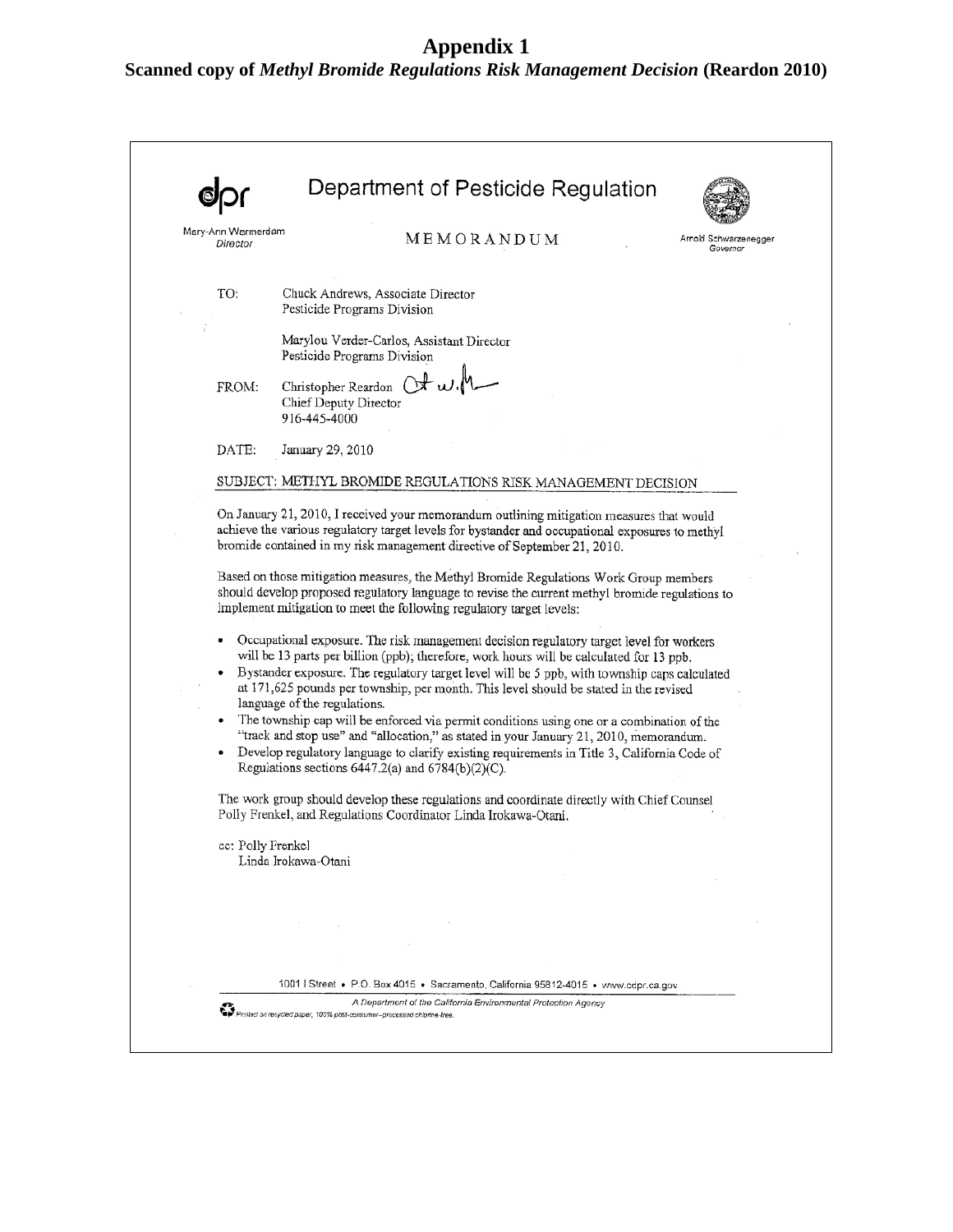#### Appendix 2. Pounds of methyl bromide applied for production agriculture within eight counties\* that produce strawberry nursery plants, 2005 - 2015

\* counties of Glenn, Lassen, Merced, San Joaquin, Shasta, Siskiyou, Stanislaus, and Tehama (Mike Nelson, CA Strawberry Nurserymen's Association, personal communication June 2017)

Mike Zeiss used his professional judgement to determine which reported use sites were, or were not, likely associated with production of strawberry nursery plants.

Small grains such as barley and wheat sometimes are planted as cover crops in fields that later will be used to grow strawberry nursery plants (Kevin Solari, DPR WHS Branch, personal communication June 2017). Therefore, reported use on small grains was classified as likely associated with production of strawberry nursery plants.

|                                                              | Year:   |                                                                     |         |         |         |         |         |                                         |         |           |         | Total      |
|--------------------------------------------------------------|---------|---------------------------------------------------------------------|---------|---------|---------|---------|---------|-----------------------------------------|---------|-----------|---------|------------|
| Reported use site:                                           | 2005    | 2006                                                                | 2007    | 2008    | 2009    | 2010    | 2011    | 2012                                    | 2013    | 2014      | 2015    | all years  |
| Sites likely associated with strawberry nursery plants:      |         |                                                                     |         |         |         |         |         |                                         |         |           |         |            |
| <b>BARLEY, GENERAL</b>                                       |         |                                                                     |         |         |         |         |         |                                         | 5,828   |           |         | 5,828      |
| FORAGE - FODDER GRASSES (ALL OR UNSPEC) (HAY)                |         |                                                                     |         |         |         | 5,438   |         |                                         |         |           |         | 5,438      |
| GRAIN CROPS (ALL OR UNSPEC)                                  | 7,179   | 34,431                                                              |         | 32,032  | 24.215  |         |         | 39,604                                  |         |           |         | 137,459    |
| GRASSES GROWN FOR SEED (ALL OR UNSPEC)                       |         |                                                                     |         |         | 3.528   |         |         |                                         |         |           |         | 3,528      |
| N-GRNHS GRWN TRNSPLNT/PRPGTV MTRL                            |         |                                                                     | 5       |         | 644     | 716     |         | 184                                     | 166     | 184       |         | 1,899      |
| N-OUTDR CONTAINER/FLD GRWN PLANTS                            | 80,392  | 87,591                                                              | 82,334  | 188,300 | 61,230  | 52,377  | 14,568  | 197,721                                 | 189,787 | 229,146   | 170,441 | 1,353,887  |
| N-OUTDR GRWN TRNSPLNT/PRPGTV MTRL                            | 206,103 | 274,144                                                             | 293,339 | 334,036 | 239,297 | 232,205 | 176,307 | 324,331                                 | 472,501 | 225,666   | 201,270 | 2,979,199  |
| RYE (ALL OR UNSPEC)                                          |         |                                                                     |         |         | 9.234   | 9,058   |         |                                         |         |           |         | 18,291     |
| SOIL APPLICATION, PREPLANT-OUTDOOR (SEEDBEDS,ETC.)           | 413,324 | 463.731                                                             | 625,232 | 635,488 | 778,048 | 977,042 | 845,000 | 1,187,758                               | 970,163 | 1,008,501 | 817,364 | 8,721,652  |
| STRAWBERRY (ALL OR UNSPEC)                                   | 59,912  | 37,243                                                              | 15,152  | 30,511  | 8,104   | 60,741  | 24,364  | 238                                     | 70,283  | 42,380    |         | 348,927    |
| UNCULTIVATED AGRICULTURAL AREAS (ALL OR UNSPEC)              | 5,773   | 106,940                                                             | 103,253 | 70,451  | 9,837   | 29,694  | 27,921  | 29,422                                  | 14,605  | 32,605    | 64      | 430,565    |
| UNCULTIVATED NON-AG AREAS (ALL OR UNSPEC)                    |         |                                                                     |         |         | 24,500  |         |         |                                         | 36,084  |           |         | 60,586     |
| WHEAT, GENERAL                                               | 1,468   |                                                                     |         |         | 4,194   |         | 93      |                                         |         |           |         | 5,756      |
| Subtotal likely associated with strawberry plant production: |         | 772,683 1,004,081 1,119,315 1,290,818 1,158,637 1,367,271 1,088,159 |         |         |         |         |         | 1,779,259 1,759,416 1,538,481 1,189,139 |         |           |         | 14,067,259 |

| ALFALFA (FORAGE - FODDER) (ALFALFA HAY)<br>103<br>ALMOND<br>67,891<br>63,154<br>83,481<br>25,084<br>21,465<br>8,223<br>7,186<br>11,533<br>8,719<br>4,881<br>3,569<br>APPLE<br>206<br>120<br>3,959<br>248<br>83<br><b>APRICOT</b><br>12<br>251<br>20<br>0<br>ASPARAGUS (SPEARS, FERNS, ETC.)<br>18,659<br><b>BLUEBERRY</b><br>1,688<br>462<br>CHERRY<br>23,023<br>7,696<br>8,044<br>6,856<br>1,715<br>1,386<br>19,311<br>53,726<br>1,547<br>2,657<br>132<br>CHESTNUT<br>23<br>41<br>65<br><b>COMMODITY FUMIGATION</b><br>350<br>350<br>301<br>16<br>15<br>CORN (FORAGE - FODDER)<br>157<br>179<br>FOREST TREES, FOREST LANDS (ALL OR UNSPEC)<br><b>GARLIC</b><br>1,805<br>5,457<br><b>GRAPES, WINE</b><br>410<br>1,667<br><b>KIWI FRUIT</b><br>25<br>170<br>ONION (DRY, SPANISH, WHITE, YELLOW, RED, ETC.)<br>ORNAMENTAL TURF (ALL OR UNSPEC)<br>57,746<br>9,958<br>28,508<br>10,098<br>PASTURES (ALL OR UNSPEC)<br>355<br>536<br>96<br>PEACH<br>14,341<br>6,692<br>1,189<br>2,079<br>361<br>3,371<br>180<br>1,271<br>PEAR<br>153<br>39<br>2,004<br>75<br>6<br>35<br>PISTACHIO (PISTACHE NUT)<br>$\mathbf{1}$<br>339<br>88<br>59<br>370<br>PRUNF<br>201<br>103<br>42<br>36,107<br>24,437<br>RANGELAND (ALL OR UNSPEC)<br>44<br>5,454<br>RASPBERRY (ALL OR UNSPEC)<br>4,362<br><b>RESEARCH COMMODITY</b><br>466<br>921<br><b>RIGHTS OF WAY</b><br>2,213<br><b>SWEET POTATO</b><br>7,067<br>1,776<br>9,050<br>4,228<br>2,217<br>576<br>1,002<br>TOMATOES, FOR PROCESSING/CANNING<br>14<br>6,225<br>WALNUT (ENGLISH WALNUT, PERSIAN WALNUT)<br>117,091<br>60,649<br>130,386<br>42,041<br>13,669<br>2,983<br>115,893<br>67,384<br>9,525<br>16,869<br><b>WATERMELONS</b><br>410<br>109,765<br>180,893<br>18,658<br>59,212<br>36,700<br>Subtotal not likely associated with strawberry plant production:<br>294,319<br>218,845<br>23,693<br>9,408<br>20,634<br>319,350 | Sites not likely associated with strawberry nursery plants: |  |  |  |  |  |           |
|-----------------------------------------------------------------------------------------------------------------------------------------------------------------------------------------------------------------------------------------------------------------------------------------------------------------------------------------------------------------------------------------------------------------------------------------------------------------------------------------------------------------------------------------------------------------------------------------------------------------------------------------------------------------------------------------------------------------------------------------------------------------------------------------------------------------------------------------------------------------------------------------------------------------------------------------------------------------------------------------------------------------------------------------------------------------------------------------------------------------------------------------------------------------------------------------------------------------------------------------------------------------------------------------------------------------------------------------------------------------------------------------------------------------------------------------------------------------------------------------------------------------------------------------------------------------------------------------------------------------------------------------------------------------------------------------------------------------------------------------------------------------------------------------------------------------------------------------------------------------|-------------------------------------------------------------|--|--|--|--|--|-----------|
|                                                                                                                                                                                                                                                                                                                                                                                                                                                                                                                                                                                                                                                                                                                                                                                                                                                                                                                                                                                                                                                                                                                                                                                                                                                                                                                                                                                                                                                                                                                                                                                                                                                                                                                                                                                                                                                                 |                                                             |  |  |  |  |  | 103       |
|                                                                                                                                                                                                                                                                                                                                                                                                                                                                                                                                                                                                                                                                                                                                                                                                                                                                                                                                                                                                                                                                                                                                                                                                                                                                                                                                                                                                                                                                                                                                                                                                                                                                                                                                                                                                                                                                 |                                                             |  |  |  |  |  | 305,186   |
|                                                                                                                                                                                                                                                                                                                                                                                                                                                                                                                                                                                                                                                                                                                                                                                                                                                                                                                                                                                                                                                                                                                                                                                                                                                                                                                                                                                                                                                                                                                                                                                                                                                                                                                                                                                                                                                                 |                                                             |  |  |  |  |  | 4,616     |
|                                                                                                                                                                                                                                                                                                                                                                                                                                                                                                                                                                                                                                                                                                                                                                                                                                                                                                                                                                                                                                                                                                                                                                                                                                                                                                                                                                                                                                                                                                                                                                                                                                                                                                                                                                                                                                                                 |                                                             |  |  |  |  |  | 283       |
|                                                                                                                                                                                                                                                                                                                                                                                                                                                                                                                                                                                                                                                                                                                                                                                                                                                                                                                                                                                                                                                                                                                                                                                                                                                                                                                                                                                                                                                                                                                                                                                                                                                                                                                                                                                                                                                                 |                                                             |  |  |  |  |  | 18,659    |
|                                                                                                                                                                                                                                                                                                                                                                                                                                                                                                                                                                                                                                                                                                                                                                                                                                                                                                                                                                                                                                                                                                                                                                                                                                                                                                                                                                                                                                                                                                                                                                                                                                                                                                                                                                                                                                                                 |                                                             |  |  |  |  |  | 2,150     |
|                                                                                                                                                                                                                                                                                                                                                                                                                                                                                                                                                                                                                                                                                                                                                                                                                                                                                                                                                                                                                                                                                                                                                                                                                                                                                                                                                                                                                                                                                                                                                                                                                                                                                                                                                                                                                                                                 |                                                             |  |  |  |  |  | 126,094   |
|                                                                                                                                                                                                                                                                                                                                                                                                                                                                                                                                                                                                                                                                                                                                                                                                                                                                                                                                                                                                                                                                                                                                                                                                                                                                                                                                                                                                                                                                                                                                                                                                                                                                                                                                                                                                                                                                 |                                                             |  |  |  |  |  | 64        |
|                                                                                                                                                                                                                                                                                                                                                                                                                                                                                                                                                                                                                                                                                                                                                                                                                                                                                                                                                                                                                                                                                                                                                                                                                                                                                                                                                                                                                                                                                                                                                                                                                                                                                                                                                                                                                                                                 |                                                             |  |  |  |  |  | 1,066     |
|                                                                                                                                                                                                                                                                                                                                                                                                                                                                                                                                                                                                                                                                                                                                                                                                                                                                                                                                                                                                                                                                                                                                                                                                                                                                                                                                                                                                                                                                                                                                                                                                                                                                                                                                                                                                                                                                 |                                                             |  |  |  |  |  | 187       |
|                                                                                                                                                                                                                                                                                                                                                                                                                                                                                                                                                                                                                                                                                                                                                                                                                                                                                                                                                                                                                                                                                                                                                                                                                                                                                                                                                                                                                                                                                                                                                                                                                                                                                                                                                                                                                                                                 |                                                             |  |  |  |  |  | 179       |
|                                                                                                                                                                                                                                                                                                                                                                                                                                                                                                                                                                                                                                                                                                                                                                                                                                                                                                                                                                                                                                                                                                                                                                                                                                                                                                                                                                                                                                                                                                                                                                                                                                                                                                                                                                                                                                                                 |                                                             |  |  |  |  |  | 7,262     |
|                                                                                                                                                                                                                                                                                                                                                                                                                                                                                                                                                                                                                                                                                                                                                                                                                                                                                                                                                                                                                                                                                                                                                                                                                                                                                                                                                                                                                                                                                                                                                                                                                                                                                                                                                                                                                                                                 |                                                             |  |  |  |  |  | 2,076     |
|                                                                                                                                                                                                                                                                                                                                                                                                                                                                                                                                                                                                                                                                                                                                                                                                                                                                                                                                                                                                                                                                                                                                                                                                                                                                                                                                                                                                                                                                                                                                                                                                                                                                                                                                                                                                                                                                 |                                                             |  |  |  |  |  | 25        |
|                                                                                                                                                                                                                                                                                                                                                                                                                                                                                                                                                                                                                                                                                                                                                                                                                                                                                                                                                                                                                                                                                                                                                                                                                                                                                                                                                                                                                                                                                                                                                                                                                                                                                                                                                                                                                                                                 |                                                             |  |  |  |  |  | 170       |
|                                                                                                                                                                                                                                                                                                                                                                                                                                                                                                                                                                                                                                                                                                                                                                                                                                                                                                                                                                                                                                                                                                                                                                                                                                                                                                                                                                                                                                                                                                                                                                                                                                                                                                                                                                                                                                                                 |                                                             |  |  |  |  |  | 106,310   |
|                                                                                                                                                                                                                                                                                                                                                                                                                                                                                                                                                                                                                                                                                                                                                                                                                                                                                                                                                                                                                                                                                                                                                                                                                                                                                                                                                                                                                                                                                                                                                                                                                                                                                                                                                                                                                                                                 |                                                             |  |  |  |  |  | 355       |
|                                                                                                                                                                                                                                                                                                                                                                                                                                                                                                                                                                                                                                                                                                                                                                                                                                                                                                                                                                                                                                                                                                                                                                                                                                                                                                                                                                                                                                                                                                                                                                                                                                                                                                                                                                                                                                                                 |                                                             |  |  |  |  |  | 30,117    |
|                                                                                                                                                                                                                                                                                                                                                                                                                                                                                                                                                                                                                                                                                                                                                                                                                                                                                                                                                                                                                                                                                                                                                                                                                                                                                                                                                                                                                                                                                                                                                                                                                                                                                                                                                                                                                                                                 |                                                             |  |  |  |  |  | 2,272     |
|                                                                                                                                                                                                                                                                                                                                                                                                                                                                                                                                                                                                                                                                                                                                                                                                                                                                                                                                                                                                                                                                                                                                                                                                                                                                                                                                                                                                                                                                                                                                                                                                                                                                                                                                                                                                                                                                 |                                                             |  |  |  |  |  | 42        |
|                                                                                                                                                                                                                                                                                                                                                                                                                                                                                                                                                                                                                                                                                                                                                                                                                                                                                                                                                                                                                                                                                                                                                                                                                                                                                                                                                                                                                                                                                                                                                                                                                                                                                                                                                                                                                                                                 |                                                             |  |  |  |  |  | 61,746    |
|                                                                                                                                                                                                                                                                                                                                                                                                                                                                                                                                                                                                                                                                                                                                                                                                                                                                                                                                                                                                                                                                                                                                                                                                                                                                                                                                                                                                                                                                                                                                                                                                                                                                                                                                                                                                                                                                 |                                                             |  |  |  |  |  | 44        |
|                                                                                                                                                                                                                                                                                                                                                                                                                                                                                                                                                                                                                                                                                                                                                                                                                                                                                                                                                                                                                                                                                                                                                                                                                                                                                                                                                                                                                                                                                                                                                                                                                                                                                                                                                                                                                                                                 |                                                             |  |  |  |  |  | 9,816     |
|                                                                                                                                                                                                                                                                                                                                                                                                                                                                                                                                                                                                                                                                                                                                                                                                                                                                                                                                                                                                                                                                                                                                                                                                                                                                                                                                                                                                                                                                                                                                                                                                                                                                                                                                                                                                                                                                 |                                                             |  |  |  |  |  | 466       |
|                                                                                                                                                                                                                                                                                                                                                                                                                                                                                                                                                                                                                                                                                                                                                                                                                                                                                                                                                                                                                                                                                                                                                                                                                                                                                                                                                                                                                                                                                                                                                                                                                                                                                                                                                                                                                                                                 |                                                             |  |  |  |  |  | 921       |
|                                                                                                                                                                                                                                                                                                                                                                                                                                                                                                                                                                                                                                                                                                                                                                                                                                                                                                                                                                                                                                                                                                                                                                                                                                                                                                                                                                                                                                                                                                                                                                                                                                                                                                                                                                                                                                                                 |                                                             |  |  |  |  |  | 28,130    |
|                                                                                                                                                                                                                                                                                                                                                                                                                                                                                                                                                                                                                                                                                                                                                                                                                                                                                                                                                                                                                                                                                                                                                                                                                                                                                                                                                                                                                                                                                                                                                                                                                                                                                                                                                                                                                                                                 |                                                             |  |  |  |  |  | 14        |
|                                                                                                                                                                                                                                                                                                                                                                                                                                                                                                                                                                                                                                                                                                                                                                                                                                                                                                                                                                                                                                                                                                                                                                                                                                                                                                                                                                                                                                                                                                                                                                                                                                                                                                                                                                                                                                                                 |                                                             |  |  |  |  |  | 582,713   |
|                                                                                                                                                                                                                                                                                                                                                                                                                                                                                                                                                                                                                                                                                                                                                                                                                                                                                                                                                                                                                                                                                                                                                                                                                                                                                                                                                                                                                                                                                                                                                                                                                                                                                                                                                                                                                                                                 |                                                             |  |  |  |  |  | 410       |
|                                                                                                                                                                                                                                                                                                                                                                                                                                                                                                                                                                                                                                                                                                                                                                                                                                                                                                                                                                                                                                                                                                                                                                                                                                                                                                                                                                                                                                                                                                                                                                                                                                                                                                                                                                                                                                                                 |                                                             |  |  |  |  |  | 1,291,477 |

**Total all use sites withinproduction agriculture: 1,093,502 1,298,400 1,338,160 1,400,583 1,343,724 1,385,928 1,147,465 1,815,959 1,783,109 1,547,889 1,209,773 15,364,491**